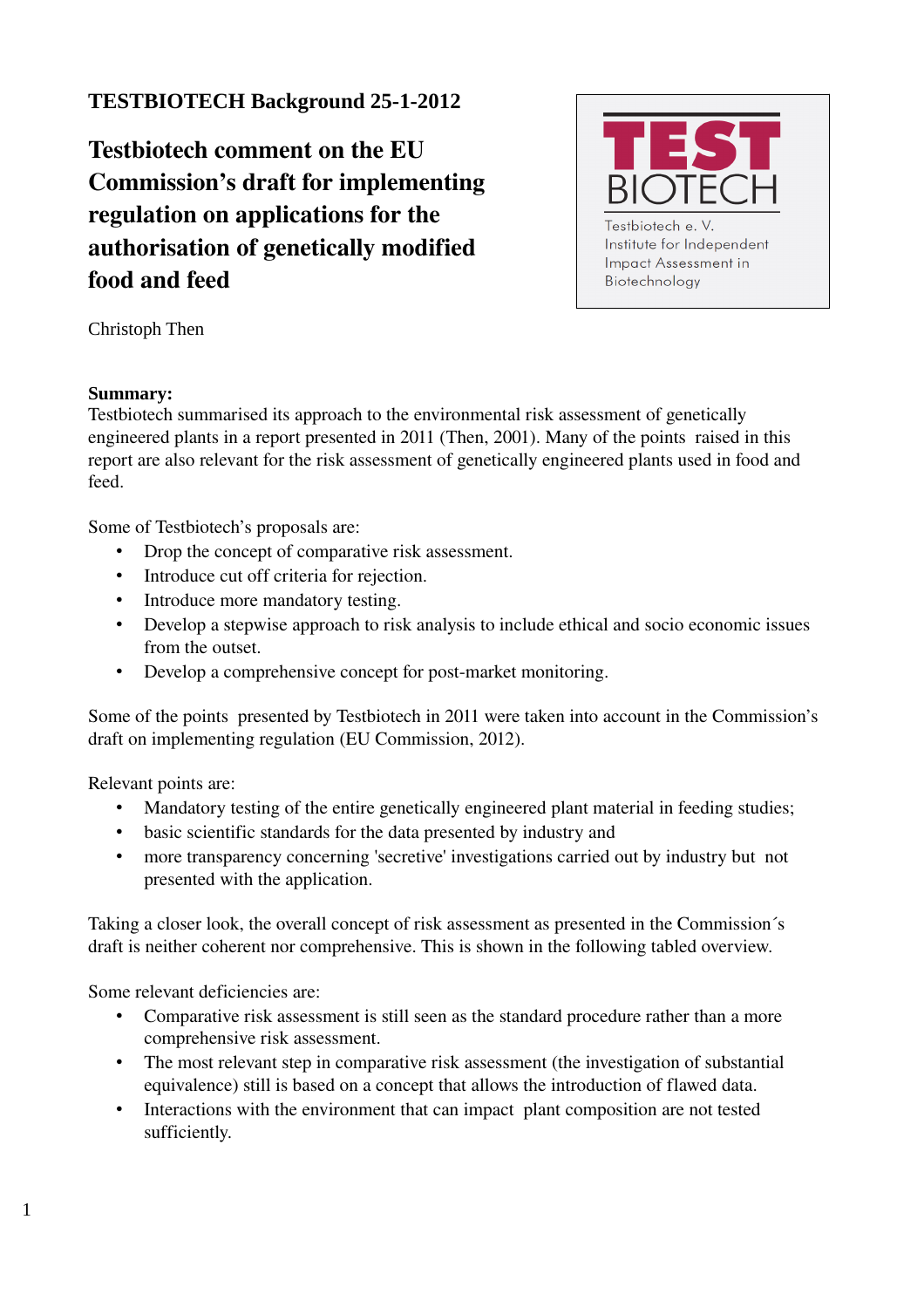- There is still no request for more recent technologies such as metabolic profiling.
- Testing for health risks is still not based on a stepwise concept that also takes into account mandatory *in vitro* investigations, targeted investigation of certain health risks and mandatory long term and multi generational studies. The need for further targeted investigations where there are uncertainties is not yet defined.
- Stacked events are still investigated less rigorously than single events.
- The necessary interplay with pesticide regulation is missing.
- Combinatorial effects will be taken into account, but the requirements for the investigation of synergistic, additive and accumulated effects are not yet defined.
- There is no mention of the need for fully evaluated methods to measure gene expression.
- No cut off criteria are foreseen.
- Post- marketing monitoring allowing identification of a negative effect on health and correlation with specific products is not yet defined.
- There is still no overall integrated concept that takes risk as well as ethical and socioeconomic issues into account.
- Industry is not required to bear the costs of the authorisation process or to contribute to public funds for independent risk research.

## Tabled overview: Comments on the new regulation for risk assessment of food and feed derived from genetically engineered plants as proposed by the Commission

| <b>Issue</b>                                             | <b>Proposal by draft</b><br>regulation                                                                                                                                                                                                                                                                                                          | <b>Comment</b>                                                                                                                                                                                                                                                                                                                                                                                                                                                                                        |
|----------------------------------------------------------|-------------------------------------------------------------------------------------------------------------------------------------------------------------------------------------------------------------------------------------------------------------------------------------------------------------------------------------------------|-------------------------------------------------------------------------------------------------------------------------------------------------------------------------------------------------------------------------------------------------------------------------------------------------------------------------------------------------------------------------------------------------------------------------------------------------------------------------------------------------------|
| Molecular data<br>(page 30-33)                           | Metabolic profiling is not<br>requested                                                                                                                                                                                                                                                                                                         | Metabolic data to identify unintended changes in plant<br>gene activity and the emergence of unexpected<br>compounds should be requested.                                                                                                                                                                                                                                                                                                                                                             |
| Expression data and<br>genetic stability<br>(page 34-35) | The impact of the<br>environment on the gene<br>expression of the plants<br>is mentioned. But no<br>coherent requirements<br>arr defined on how to<br>determine the impact<br>factors and the actual<br>range of variations in the<br>expression of the newly<br>introduced gene<br>constructs (and other<br>relevant elements such as<br>ORF). | A stress test under defined conditions should be<br>required to determine functional genetic stability<br>and the possible range of variation in gene<br>expression.<br>In a stepwise procedure, field trials should be<br>carried out over several years at each site. All<br>geographic regions where these plants might be<br>grown and subsequently imported into the<br>European Union should be taken into account.<br>Thus data from several sites over several years have to<br>be presented. |
|                                                          | The need for information<br>about the method used<br>for expression analysis of<br>the newly introduced                                                                                                                                                                                                                                         | This is a slight improvement. But without fully<br>validated methods, the data on the expression of the<br>newly introduced gene constructs are not reliable.<br>Validated methods also need to be established, for                                                                                                                                                                                                                                                                                   |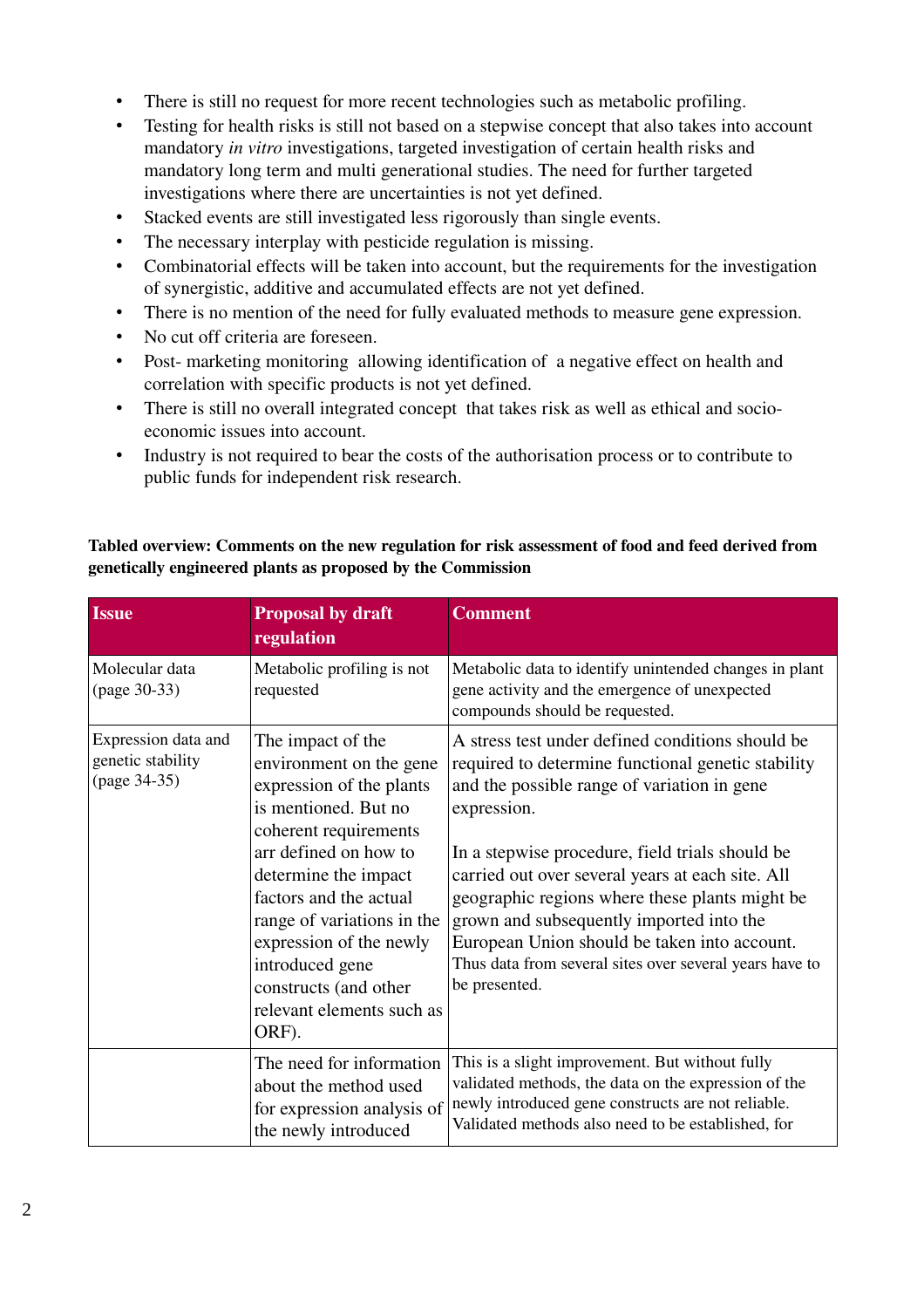| <b>Issue</b>                                                   | <b>Proposal by draft</b><br>regulation                                                                                                                                                                                          | <b>Comment</b>                                                                                                                                                                                                                                                                                                                                                                                                                                                                                                                                                                                                                |
|----------------------------------------------------------------|---------------------------------------------------------------------------------------------------------------------------------------------------------------------------------------------------------------------------------|-------------------------------------------------------------------------------------------------------------------------------------------------------------------------------------------------------------------------------------------------------------------------------------------------------------------------------------------------------------------------------------------------------------------------------------------------------------------------------------------------------------------------------------------------------------------------------------------------------------------------------|
|                                                                | gene is mentioned.                                                                                                                                                                                                              | example, to measure the content of Bt toxins in the<br>plants. So far, validated methods are only required for<br>PCR detection methods.                                                                                                                                                                                                                                                                                                                                                                                                                                                                                      |
| Comparative<br>assessment<br>(Page 35 - 44                     | There are some wordings<br>such as "natural"<br>variation" or "another<br>test material in addition<br>to the conventional<br>counterpart" that allow<br>the introduction of<br>flawed data into the<br>process of comparison.  | As long as historical data are acceptable in claiming<br>substantial equivalence, the risk assessment will be<br>undermined by flawed data and basic uncertainties.<br>Where significant differences are found in the<br>comparison of the genetically engineered plant and its<br>closest comparator (isogenic line, conventional<br>counterpart), there is a need for detailed investigation<br>regarding environmental impacts and genetic<br>background. New methods such as metabolic profiling<br>have to be used in addition.                                                                                          |
|                                                                | As a result, unspecific and<br>questionable 'historical'<br>data unrelated to the actual<br>field trials, e.g. the ILSI<br>database, can still be used<br>to claim substantial<br>equivalence.                                  |                                                                                                                                                                                                                                                                                                                                                                                                                                                                                                                                                                                                                               |
| Agronomic and<br>phenotypic<br>characteristics<br>(page 44-45) | The impact of<br>environmental factors on<br>plant composition is<br>mentioned. But no<br>coherent requirements are<br>defined on how to<br>determine the impact<br>factors and the maximum<br>range of possible<br>variations. | There should be a requirement for a stress test<br>under defined conditions to determine functional<br>genetic stability and the possible range of variation<br>in gene expression that can impact plant<br>composition and phenotypic characteristics.<br>In a stepwise procedure, there should be field trials<br>over several years at each site. All geographic regions<br>which might be used for the production of plants to be<br>imported into the European Union should be taken into<br>account. Thus, in each case, several sites are used over<br>several years for field trials.                                 |
| Toxicology<br>(page 45-51)                                     | 90 days feeding arr<br>required for each single<br>event. But no long term<br>studies are required.<br>Further feeding trials with<br>the stacked event are not<br>mandatory in each case.<br>(page 49)                         | The introduction of mandatory 90 day feeding trials is<br>an improvement. But this requirement is only useful if<br>the overall concept is sufficiently evolved. These<br>subchronic feeding studies have to be integrated into a<br>stepwise process that foresees mandatory in vitro<br>examinations, more targeted investigations into specific<br>health risks and long-term and multigenerational<br>feeding studies. Mandatory follow- up investigations<br>are required where there are uncertainties.<br>Stacked events should be investigated even more<br>carefully since combinatorial effects are to be expected. |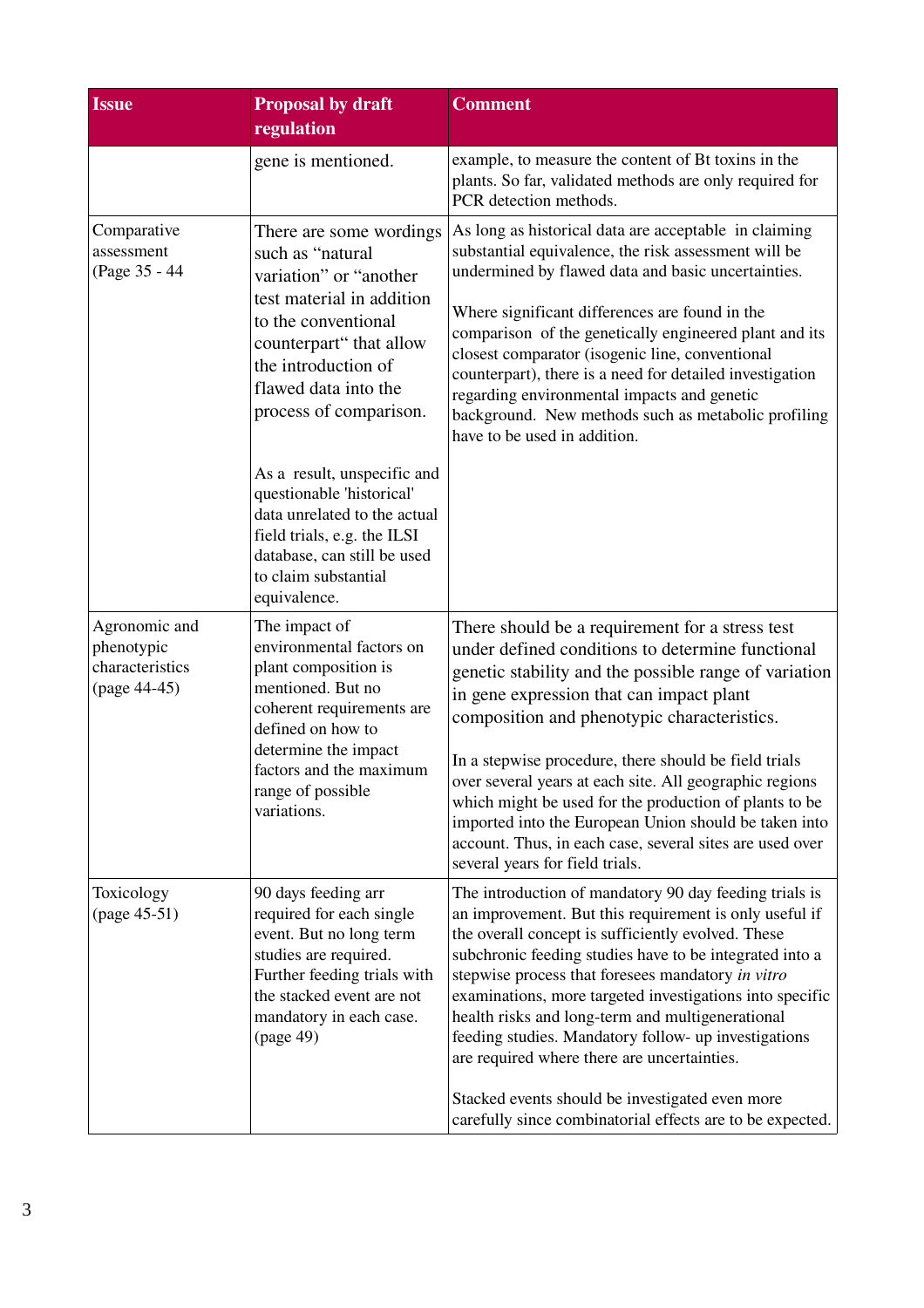| <b>Issue</b>                                                       | <b>Proposal by draft</b><br>regulation                                                                                                                                   | <b>Comment</b>                                                                                                                                                                                                                                                                                                                                                                                                                                                 |
|--------------------------------------------------------------------|--------------------------------------------------------------------------------------------------------------------------------------------------------------------------|----------------------------------------------------------------------------------------------------------------------------------------------------------------------------------------------------------------------------------------------------------------------------------------------------------------------------------------------------------------------------------------------------------------------------------------------------------------|
|                                                                    | No in vitro testing (such as<br>usage of human cell<br>cultures) is required. Some<br>methods for toxicity testing<br>are listed (page 58-60) but<br>none are mandatory. | There are many in vitro systems that can be used to<br>assess relevant risks such as toxicity or carcinogenicity.<br>These in vitro systems should be mandatory in a<br>stepwise procedure before feeding trials are conducted.<br>For example, testing Bt toxins alone and in<br>combination with each other as well as in combination<br>with other external factors should be requested.                                                                    |
|                                                                    | Structural and functional<br>equivalence of proteins<br>produced in planta with<br>those produced by bacteria<br>has to be shown (page 47).                              | The actual toxicity of newly introduced proteins<br>produced by the plants can be different from the<br>one from native sources or the one produced by<br>bacteria. For example, it is known that Bt proteins<br>with identical structure but stemming from different<br>batches can show highly differing toxicity. Therefore,<br>in vitro investigations need requirements to compare<br>and determine the toxicity of proteins used for risk<br>assessment. |
| Reproductive and<br>developmental testing<br>(page 49)             | Only required in particular<br>cases.                                                                                                                                    | Long-term and multigenerational studies should be<br>requested for each application.                                                                                                                                                                                                                                                                                                                                                                           |
| Immunotoxicity<br>(page 48)                                        | Only required in particular<br>cases.                                                                                                                                    | Immunotoxicity should be examined in each case.                                                                                                                                                                                                                                                                                                                                                                                                                |
| Stacked events<br>(page 49)                                        | Are tested less rigorous<br>than single events.                                                                                                                          | Stacked events should be tested even more<br>rigorously than single events since combinatorial<br>effects are likely to occur.                                                                                                                                                                                                                                                                                                                                 |
| Testing of new<br>constituents other<br>than proteins<br>(page 48) | The interplay with<br>pesticide regulation is<br>missing.                                                                                                                | Residues from complementary herbicides have to be<br>considered during the risk assessment of genetically<br>engineered plants. They are an inevitable element of<br>plant constituents to which the food and feed chain will<br>be exposed.<br>Data on the actual load of residues in the plants<br>resulting from varying agricultural practices have to be<br>made available by the applicant.                                                              |
|                                                                    |                                                                                                                                                                          | The data on residues are also relevant for the<br>assessment of combinatorial effects.                                                                                                                                                                                                                                                                                                                                                                         |
| Combinatorial effects                                              | Should be taken into<br>account                                                                                                                                          | This requirement is not defined sufficiently.<br>Combinatorial effects have to be tested on a broad<br>range of living material including microorganisms from<br>the gut as well as cell cultures from human sources.                                                                                                                                                                                                                                          |
|                                                                    |                                                                                                                                                                          | Testing has to include mixtures of GMOs in food and<br>feed, residues from the spraying of complementary<br>pesticides and native plant ingredients.                                                                                                                                                                                                                                                                                                           |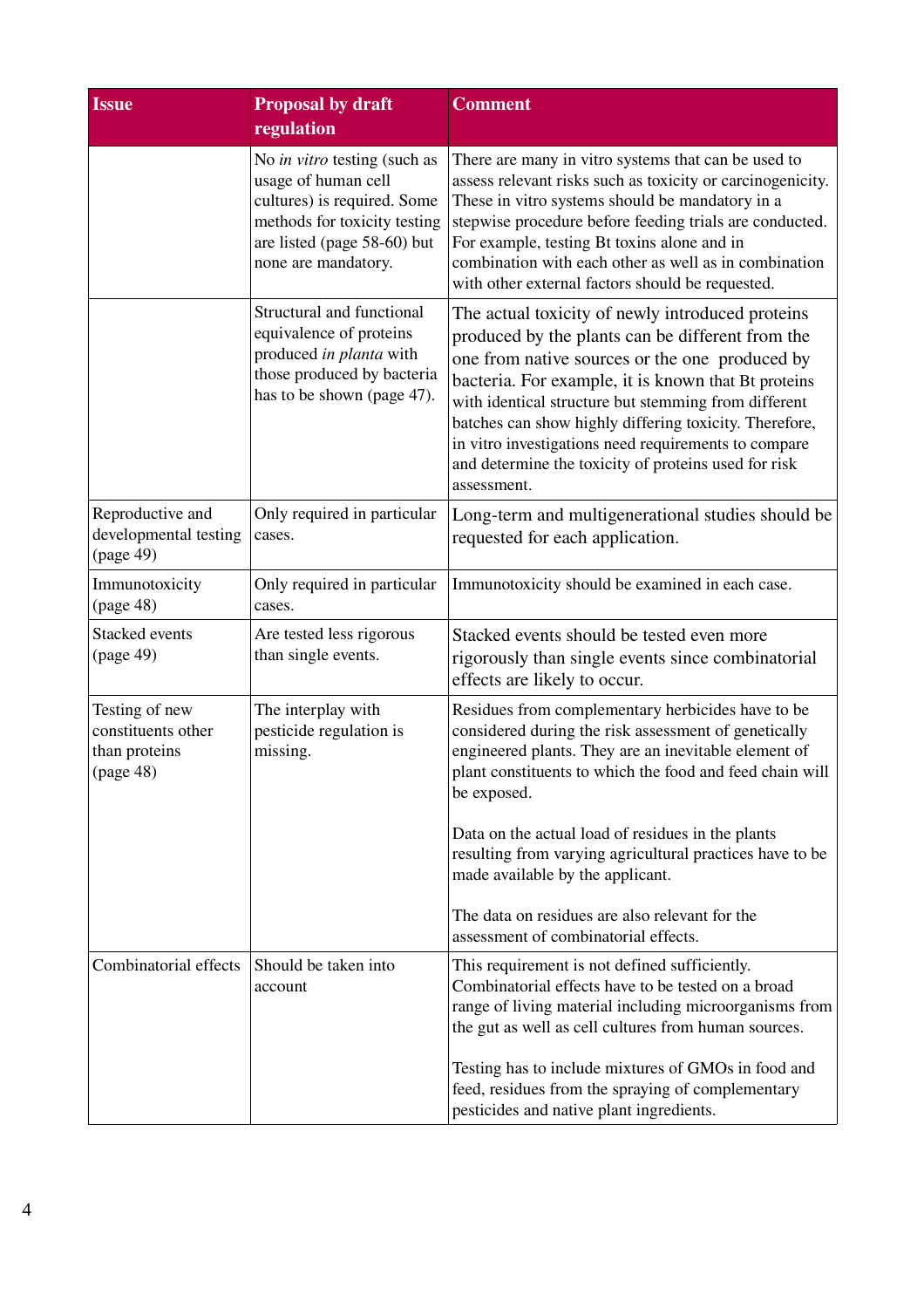| <b>Issue</b>                                   | <b>Proposal by draft</b><br>regulation                                                                                                                                                                                                   | <b>Comment</b>                                                                                                                                                                                                                                                                                                                                                |
|------------------------------------------------|------------------------------------------------------------------------------------------------------------------------------------------------------------------------------------------------------------------------------------------|---------------------------------------------------------------------------------------------------------------------------------------------------------------------------------------------------------------------------------------------------------------------------------------------------------------------------------------------------------------|
| Allergenicity page 51-<br>55                   | The methods required do<br>not exclude the rise of new<br>allergens. They inherit<br>major uncertainties<br>regarding immune<br>reactions.                                                                                               | No products should be placed on the market without<br>testing its impact on the immune system.<br>Since significant uncertainties cannot be ruled out<br>before market application, case specific monitoring has<br>to be required in each case if products are introduced.                                                                                   |
| Scientific standards<br>(Article 4)            | GLP and OECD standards<br>are necessary for the data<br>presented by the applicant.                                                                                                                                                      | This is an improvement. But independent<br>investigations and peer reviewed publications are<br>still necessary and cannot be replaced by<br>investigations performed by industry.<br>It should also be stated that EFSA has to take<br>account of publications that do not fulfil these<br>standards if they indicate risks to health or the<br>environment. |
| Transitional<br>provisions<br>(Article 9)      | Data from the applicant<br>already being forwarded<br>to EFSA but do not fulfil<br>necessary standards do<br>not have to be replaced<br>by new investigations.                                                                           | All existing applications and authorisations have to be<br>checked to determine whether they comply with the<br>necessary scientific standards. New dossiers have to be<br>presented to replace those that do not comply with the<br>standards.                                                                                                               |
| Transparency<br>(Article 6)                    | A list of all studies related<br>to the toxicological,<br>allergenic or nutritional<br>characteristics of the<br>genetically modified food<br>and feed must be presented<br>even if they arr not<br>required for the risk<br>assessment. | This is an improvement. All data relevant to risk<br>assessment and owned by the applicants should be<br>made available.                                                                                                                                                                                                                                      |
| Antibiotic resistance<br>marker genes (page 5) | ARMG genes should be<br>avoided.                                                                                                                                                                                                         | Plants inheriting ARMG should be rejected by the<br>authorities. The recommendation in the draft regulation<br>is too weak.                                                                                                                                                                                                                                   |
| General surveillance<br>(page 27)              | Requirements are not<br>defined                                                                                                                                                                                                          | If no case specific monitoring is requested,<br>surveillance has to be performed in a way that<br>identifies negative effects on health and allows<br>correlation to specific products.                                                                                                                                                                       |
| Cut off criteria                               | Cut off criteria are not<br>defined                                                                                                                                                                                                      | Cut off criteria requiring the rejection of an<br>application should be defined. These cut off<br>criteria will help to save time and money if they<br>can help to stop applications that do not have<br>sufficient expectation of being accepted at an early<br>stage.                                                                                       |